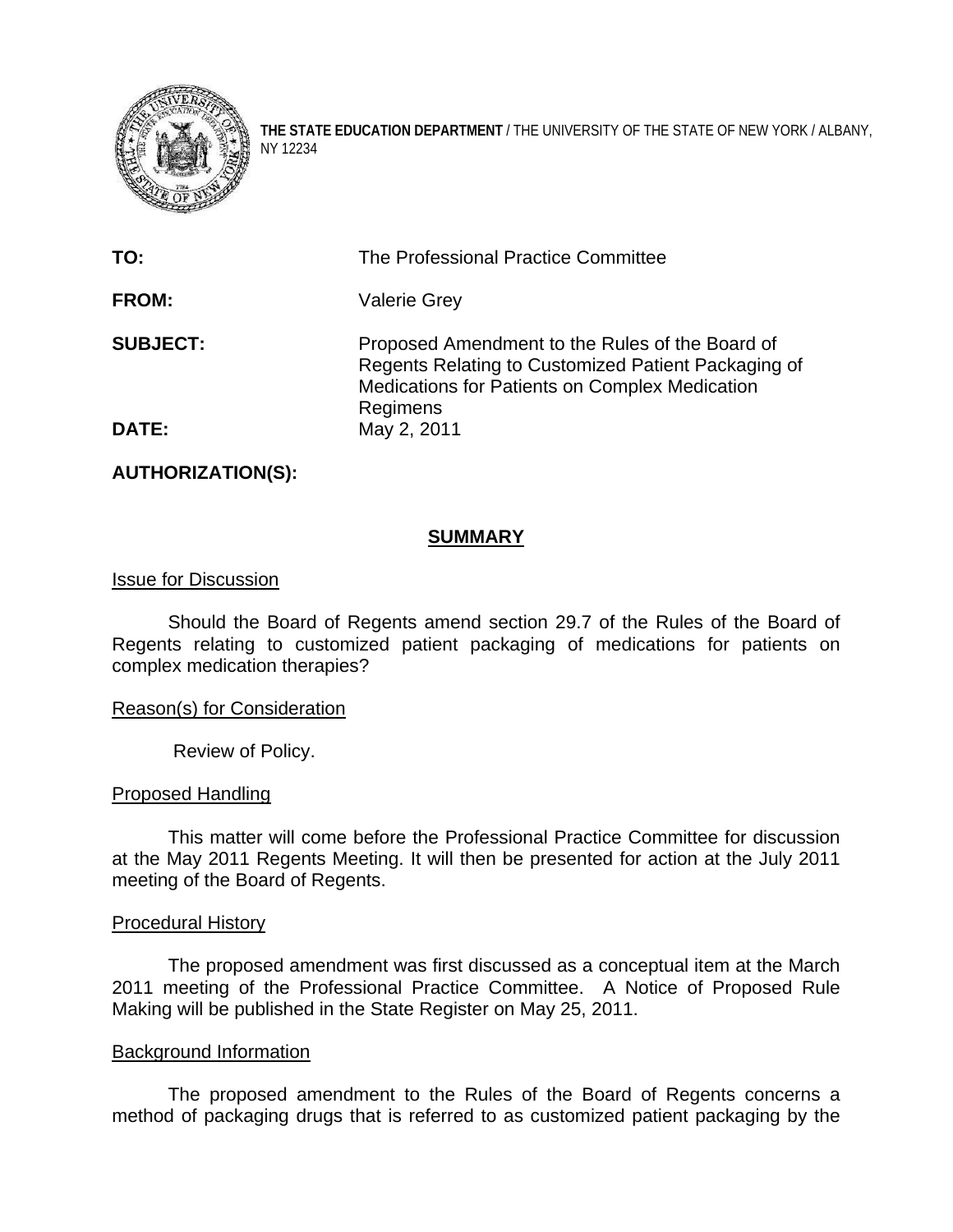United States Pharmacopeia (USP), the official compendia of standards for drugs in the United States.

In traditional packaging for tablets and capsules, each drug is placed in a vial with a label. An alternative method is unit-dose packaging, in which each capsule or tablet is packaged separately. Customized patient medication packaging is different in that several different drugs are packaged together for administration at the same time of day. Specific labeling would still be required, and certain drugs, such as those that are controlled substances or those that are known to be chemically unstable, would not be permitted in this type of packaging. Likewise, to assure the chemical and therapeutic viability of these medications, once packaged, repackaging would be prohibited, and the customized patient medication packages would have an expiration period of not more than 60 days. The proposed rule also sets forth additional requirements to assure that customized patient packaging is used in a safe manner.

Customized patient medication packaging would not be appropriate for all patients. It has been proven, however, to increase compliance with complex therapeutic regimens, such as those required for patients with end-stage renal disease or HIV/AIDS. In all cases, it is anticipated that providers, patients, and care-givers will be familiarized with the process and the packaging itself. Customized patient medication packaging may reduce reliance on daily and weekly "pill-minders" that are often packed by patients themselves or by caregivers, with a potential for error that this customized patient packaging would avoid.

## Recommendation

N/A

## Timetable for Implementation

 The proposed amendment will come before the Board of Regents for action at its July 2011 meeting. If adopted at the July meeting, the amendment will become effective August 10, 2011.

Attachment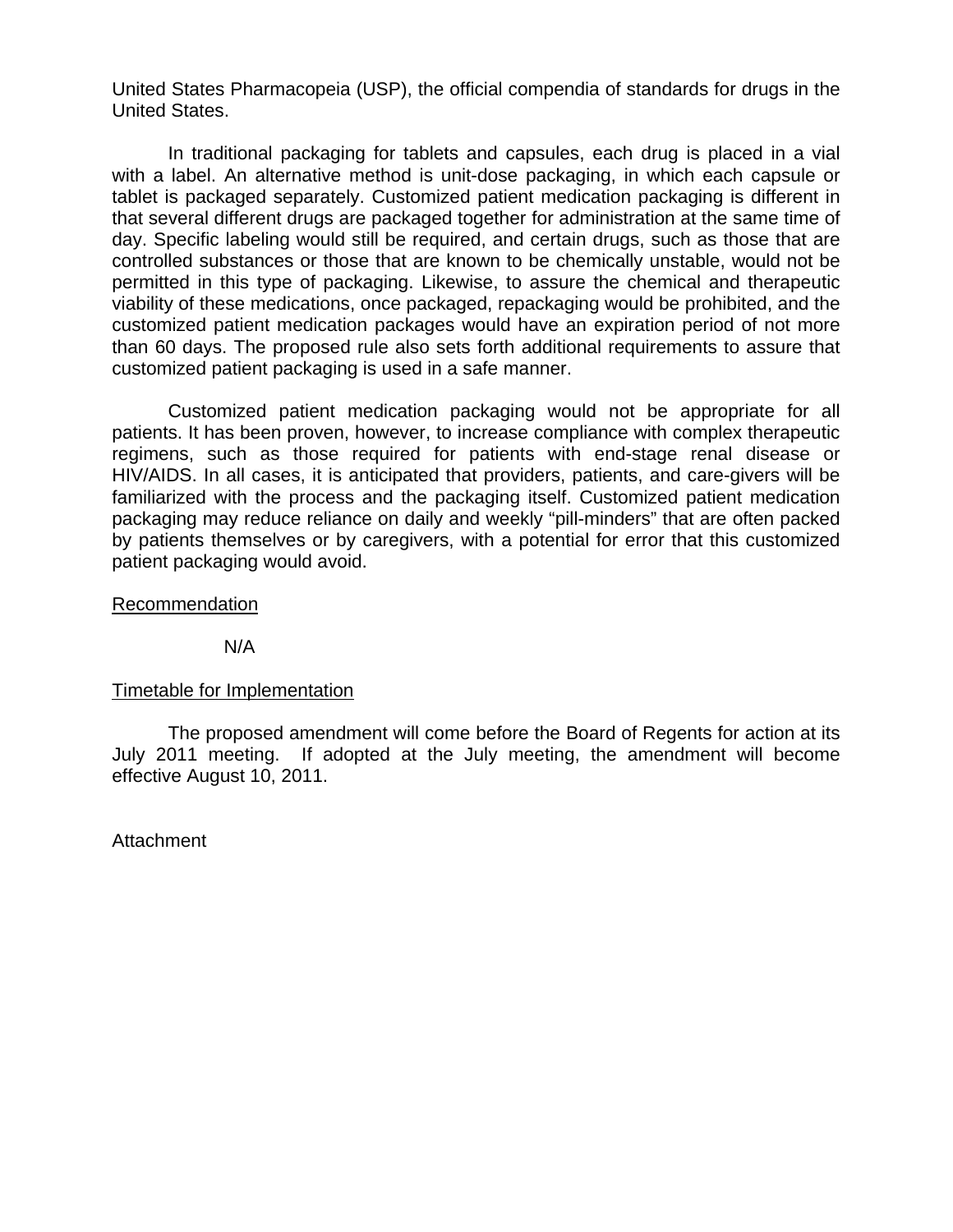# AMENDMENT TO THE RULES OF THE BOARD OF REGENTS

Pursuant to sections 207, 6504, 6506, and 6509 of the Education Law.

1. Paragraph (15) of subdivision (a) of section 29.7 of the Rules of the Board of Regents is amended, effective August 10, 2011, as follows**:**

(15)(i) Repacking of drugs in a pharmacy, except by a pharmacist or under his/her immediate and personal supervision. Labels on repacked drugs shall bear sufficient information for proper identification and safety. A repacking record shall be maintained, including the name, strength, lot number, quantity and name of the manufacturer and/or distributor of the drug repacked, the date of the repacking, the number of packages prepared, the number of dosage units in each package, the signature of the person performing the packaging operation, the signature of the pharmacist who supervised the repacking, and such other identifying marks added by the pharmacy for internal recordkeeping purposes. Drugs repacked for in-house use only shall have an expiration date of 12 months, or 50 percent of the time remaining to the manufacturer's expiration date, whichever is less, from the date of repacking. For the repacking of drugs by manufacturers and wholesalers, the provisions of parts 210 and 211 of title 21, Code of Federal Regulations (1984 edition, Superintendent of Documents, U.S. Government Printing Office, Washington, DC 20402: 1984, available at New York State Board of Pharmacy, [Room 3035, Cultural Education Center, Albany, NY 12230] 89 Washington Avenue, 2<sup>nd</sup> Floor, Albany, NY 12234), shall apply. Repacking records shall be maintained for five years and shall be made available to the department for review and copying.

(ii) Repacking drugs in customized patient medication packages (patient medpak or patient medication package) unless the following conditions are complied with: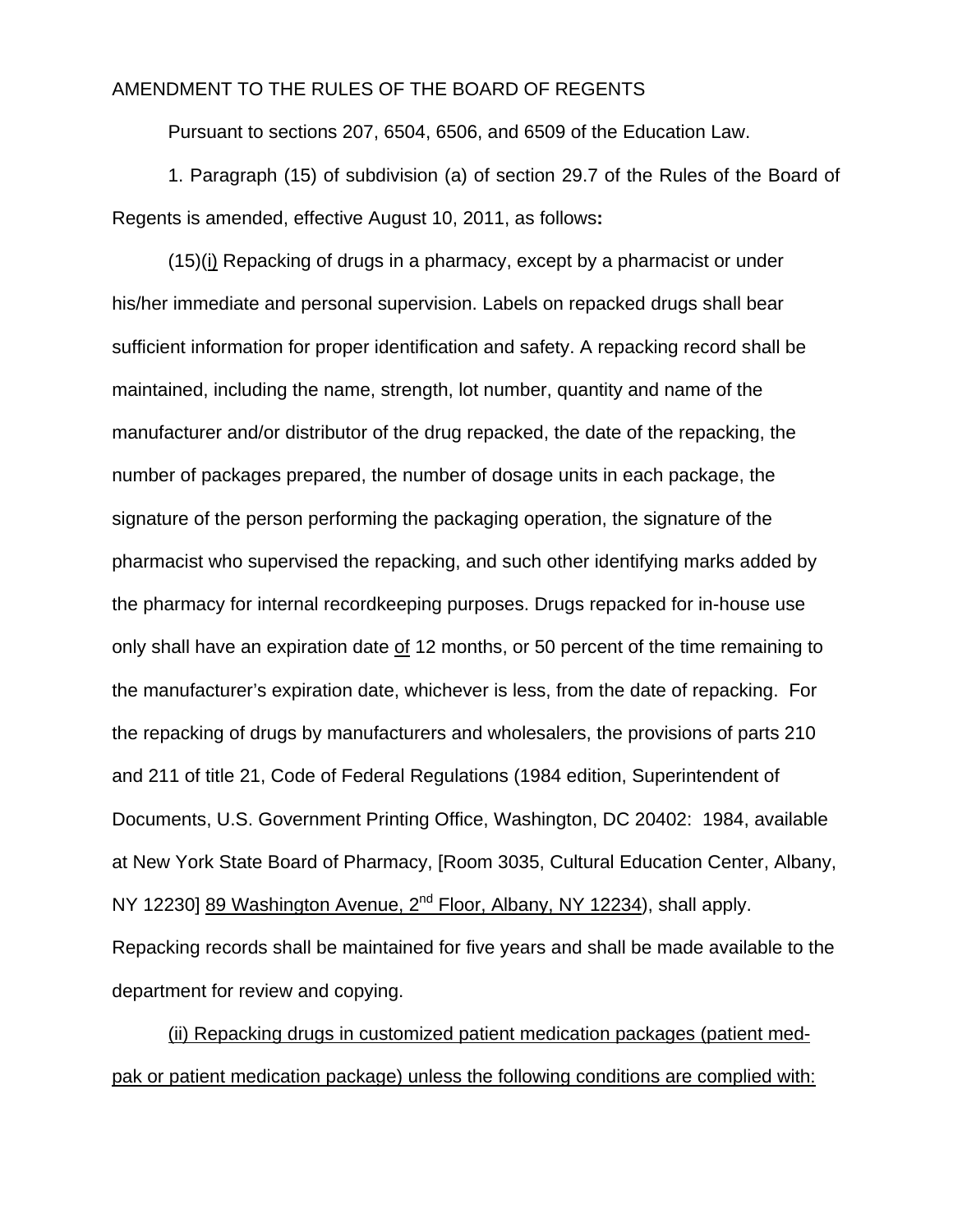(a) medications are packaged in moisture-proof containers that are either nonreclosable or are designed to show evidence of having been opened;

(b) medications are dispensed in containers that bear a label affixed to the immediate container in which the medications are dispensed in accordance with section 6810(1) of the Education Law. Such label shall include:

(1) all information required by Education Law section 6810(1);

(2) the name, strength, physical description or identification, and quantity of each medication;

(3) the address and telephone number of the dispenser;

(4) an expiration date for the customized patient medication package, which shall not be longer than the shortest recommended expiration date of the medications included therein, provided that in no event shall the expiration date be more than 60 days from the date of preparation of the package and shall not exceed the shortest expiration date on the original manufacturer's bulk containers for the dosage forms included therein;

(5) a separate identifying serial number for each of the prescription orders for each of the drug products contained in the customized patient medication package and, unless such number provides complete information about the customized patient medication package, a serial number for the customized patient medication package itself; and

(6) any other information, including storage instructions or any statements, or warnings required for the medications contained in the package.

(c) medications shall not be repackaged for or reissued to any patient other than to the patient for whom they are originally dispensed;